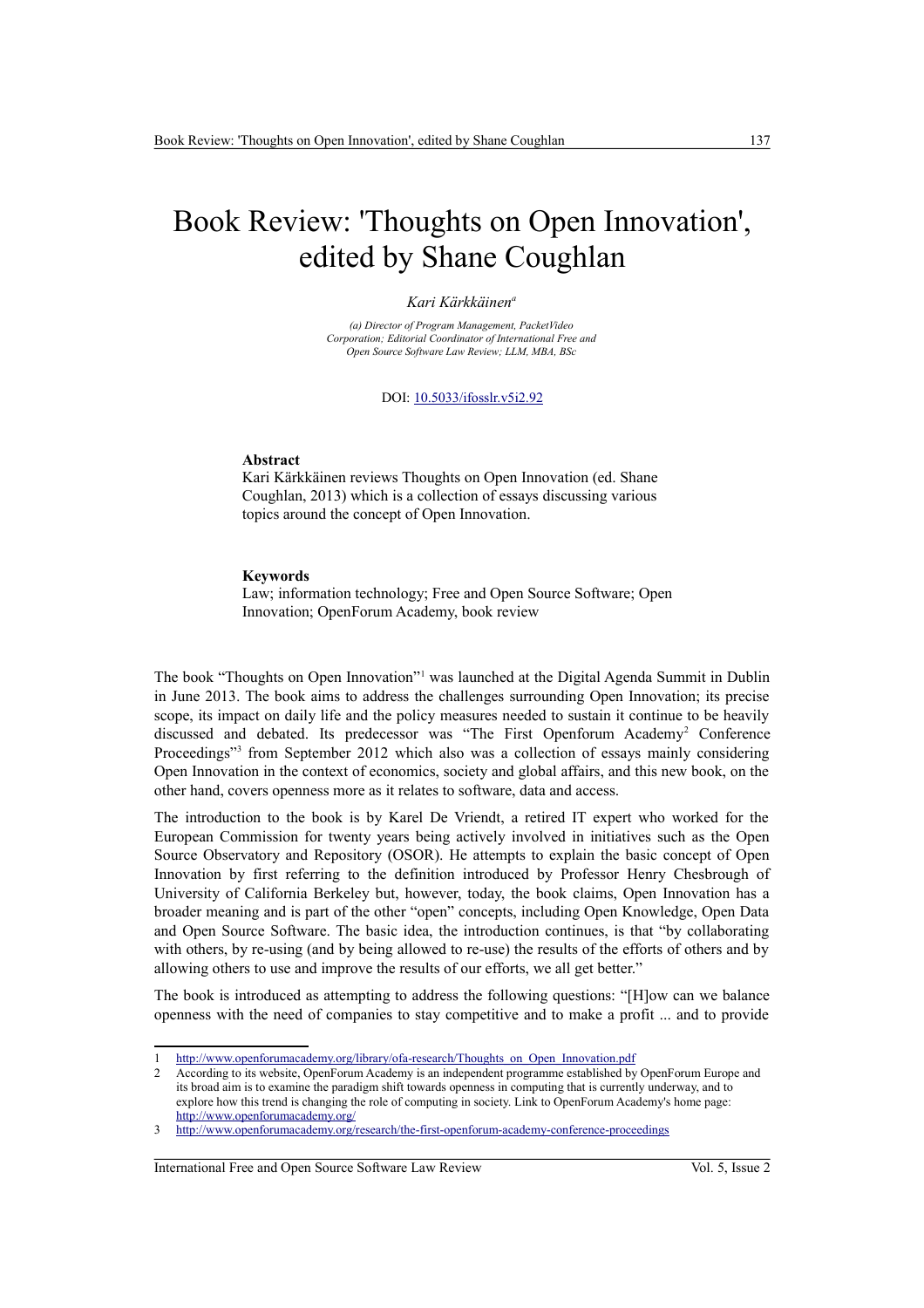enough incentives to bright spirits to continue to innovate? Is openness an absolute good: should all knowledge, all data, all software, all standards etc. be open or are there situations where openness should be avoided...? How do we organise the involvement of as many individuals or organisations as possible in efforts to solve societal issues using Open Innovation? How do we organise Open Innovation projects and ensure that such projects are, and remain, 'Open'?"

The author also explains the structure of the book, which is the following: It consists of an introduction and nine essays. The first two essays give the big picture. The two following essays describe examples on how Open Innovation works in practice. Then the next three essays deal with some of the most widely debated topics in the world of Openness: Openness and Intellectual Property Rights (IPR) in Information and Communication Technologies (ICT) standardisation, Open Source Software in public procurement, and Open Source Software in the commercial world. The book then concludes with two more essays which are of a more philosophical and visionary nature. The review of the essays below is organised based on these groupings.

# **"Context"**

In this section of the book there are two essays that are there to give the bigger picture, as mentioned above.

In the first one, *"Openness" and the Pursuit of Knowledge* by Andrew Updegrove, a co-founder and partner of the Boston law firm Gesmer Updegrove LLP and a legal counsel to numerous standards development organizations and open source foundations, in the author's words, he "review[s] some of the many ways and domains in which this revolution [towards openness] is occurring, highlight[s] some of the legal tools that innovative individuals have created in order to facilitate this process and offer[s] thoughts on how these important developments in the acquisition and sharing of knowledge can best be encouraged to thrive in the future." Basically the author first covers historical developments going back to the time of Thomas Jefferson and claiming that then there was no need for a legal system to protect IPR because the benefits to the creator were often low. He explains that the acquisition of knowledge was a linear process and that the laws and legal tools evolved to reflect this "insular process of creation" and to mainly protect the rights of the creators. Now, especially in the wake of the Internet, it is argued, these limitations have disappeared and the creators are relaxing their ownership rights to mutually enjoy the benefits of collaboration. Over the years the laws that evolved to reflect this balancing of interests have become more uniform throughout the world through various treaties, e.g. the Berne Convention, but, according to the author, there is still debate over whether the existing IPR laws need to evolve further, and he continues by suggesting areas where legislative change could be used (e.g. fair use and software patents). The characteristic of this, what he calls a revolution in thinking, is the concept of "openness", including such "open" methodologies and rule sets as Free Software/FSF, open content (e.g. Creative Commons), and even open hardware. In his view, the Internet has changed the way for creating and sharing knowledge and that the trend towards openness is fundamental and sustaining, which also requires a fundamental change in legal tools and laws, of the benefits of whose liberalisation he provides some examples. He concludes by stating that "[w]hile this experimental process continues, restraint on the part of legislatures, and a willingness to be open-minded on the part of the courts, may provide the best route to eventually settling on a new balance between the IPR of creators and inventors, on the one hand, and re-users and endusers on the other."

The second essay is called *Open Innovation in the Real World* and it is written by Shane Coughlan,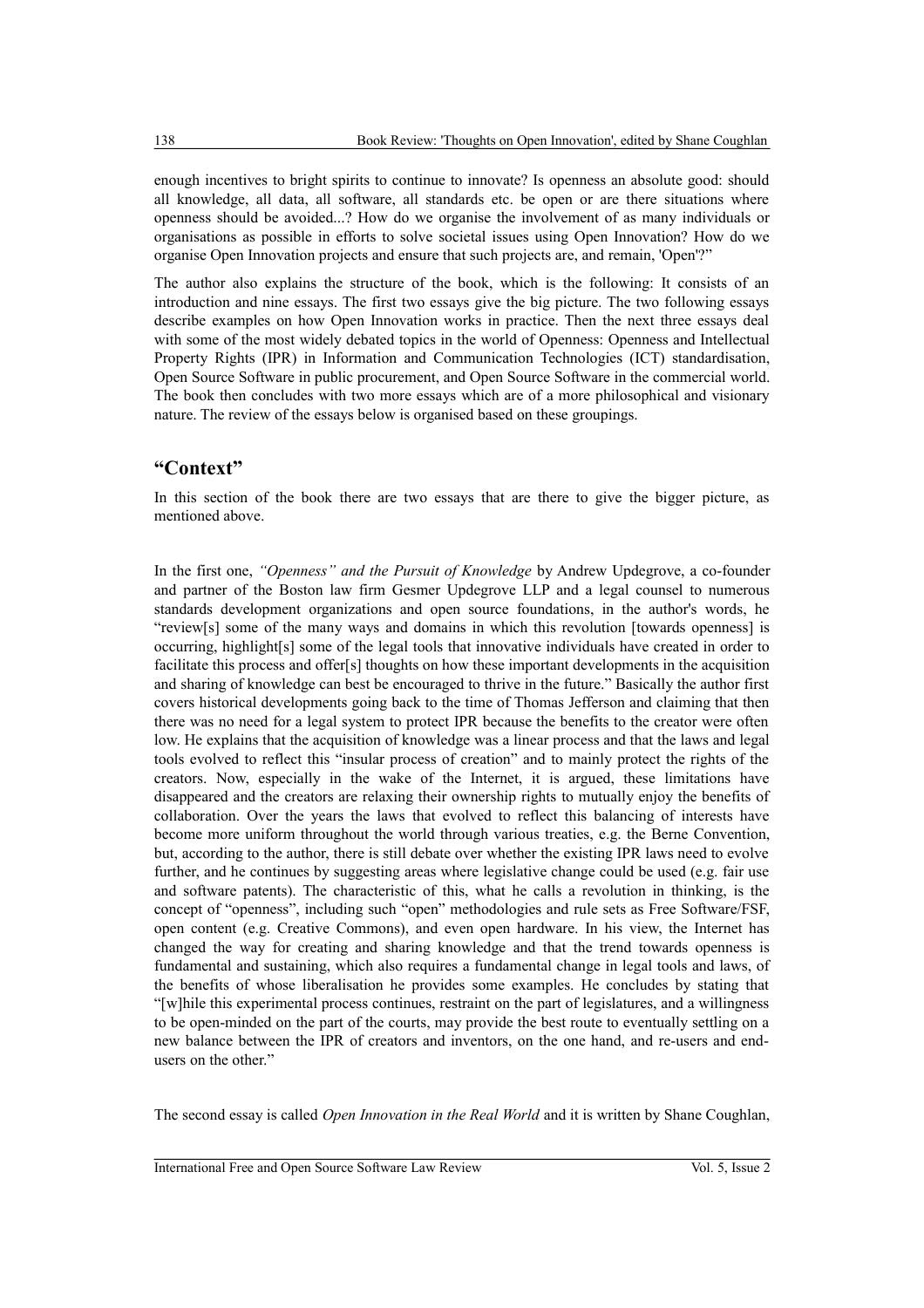who, besides also being the editor of this book, is the Global Director of Licensing at Open Invention Network and a former Editorial Coordinator of this very law review. The essay discusses what Open Innovation actually is and how it works in real life, and starts, in a way repeating what was discussed in the Introduction of the book, by describing Professor Henry Chesbrough's definition of Open Innovation: "Open innovation is a paradigm that assumes that firms can and should use external ideas as well as internal ideas, and internal and external paths to market, as firms look to advance their technology." The author suggests that this is then mainly about reducing research and development costs by acquiring third-party innovation and, thus, the opposite of Closed Innovation and strict control of IP, and that this positioning as opposite IP management techniques is fairly limited. The essay proposes that there is, in fact, value in considering the broader picture instead of simply focusing on IPR strategy and it, therefore, describes Open Innovation as an umbrella term for approaches to openness in many fields, the unifying concept being "to share ideas in a way that helps stakeholders obtain useful solutions today and a fertile ground for developing solutions tomorrow." Free Software, according to the author, has been one of these first fields of which simple rules that allowed developers to use, share and improve software have been gradually expanded to numerous other fields through e.g. Creative Commons, Wikipedia and OpenStreetMap (which is discussed in more detail in another essay of this book). The essay also talks about "network effect" and how "no company can employ all the minds that can potentially contribute to solving a problem," and, thus simple and fair broad collaboration is needed, regardless of potential challenges described in the text, especially since the pooling of knowledge and development of common platforms enable fast deployment of advanced solutions. At the end, for Open Innovation, in the author's view, the real questions are whether the existing measures, mainly devised for the Closed Innovation approach, are still suitable in today's broader marketplace, and "how do modern societies address the challenge of ensuring that Open and Closed approaches to innovation are allowed free, fair and complete competition in this context."

## **"Examples"**

The next two essays of the book provide examples on how Open Innovation works in practice.

In *Bottom-Up Creation of Open Scientific Knowledge* Peter Murray, a contemporary chemist who has held various professional and academic positions and who campaigns for Open Data and is on the advisory board of the Open Knowledge Foundation (OKF), who had already published a chapter in the previous OpenForum Academy book, together with his colleagues from the OKF cover examples from diverse areas. According to the essay, Open Science is too big and multifaceted a term to be defined precisely, but it "covers at least the spectrum of materials, process, culture, formal specification and activities," and, therefore, instead of summarising it, it was decided to bring together stories, four in total, under the umbrella of "bottom-up Open Science." It is stated that all stories have the core belief that individuals and small groups working together can make a difference by exchanging ideas, setting up tools and content, and by growing communities.

The first story (Bottom-up Open Chemistry – the Blue Obelisk, by Peter Murray) is about a group of "chemical hacker activists" who agreed to loosely coordinate their efforts under the name "Blue Obelisk" for creating software components for most of the chemical infrastructure and algorithms for pharmaceuticals and materials since almost all chemical software and data is typically closed. According to the story, their main challenges included that chemistry prefers to buy its solutions (not engineer its own), that academics producing software often get little credit, that it is difficult to get funding, and that the commercial domain is very fragmented making semantic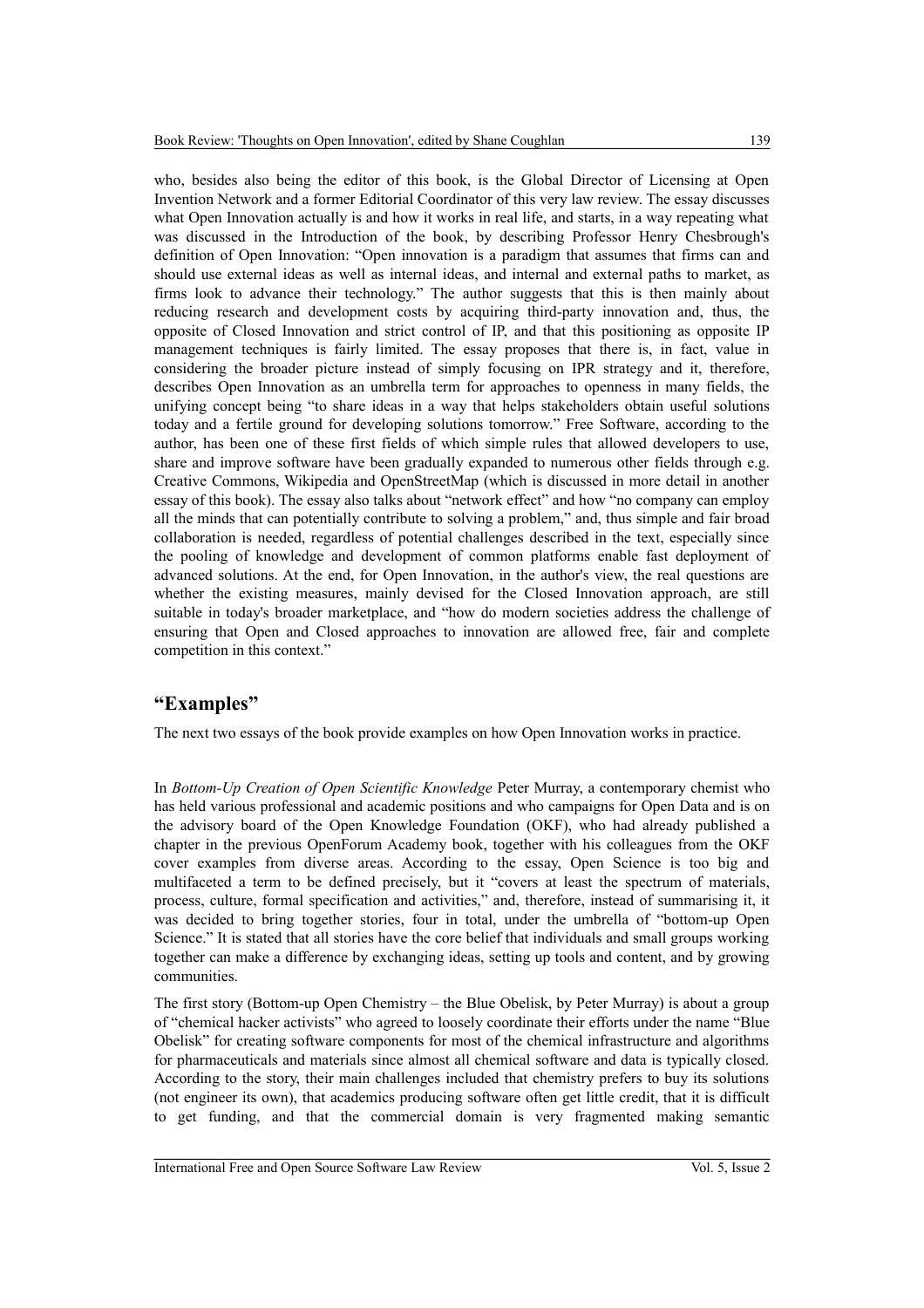## interoperability difficult.

The next intriguing story (Sample Size of One, by Bastian Grashake) is about the Quantified Self (QS) movement which is a community of people most of whom collect different kinds of data about themselves, including, for example, dietary composition, physical exercises and sleep habits. QS participants use their data to perform experiments with the sample size of one, the story explains, but many of them, on the other hand, also openly share their data with others thus allowing for experiments that overcome the limitations of the sample size of one and "show how science can be performed in a bottom-up fashion."

The third story (A new role for libraries in open access information management, by Tom Olihjoek) argues that libraries are suffering from an identity crisis and are forced to re-assess their role as suppliers of information because, despite the introduction of the Internet and modern digital reproduction and distribution, publishers, who had built up a monopoly on the production and distribution of knowledge through printed scientific journals and books, have continued to increase their prices and shield most publications from free access online, and because many scientists are reading and publishing works in open access journals which do not require library subscriptions. But, the author sees a new role emerging for libraries as the organisers of open access content in a way that the public and scientists can use it best, e.g. by starting to organize information around topics, which is envisaged as being a first step in the collaboration between scientists, libraries and communities and the creation of an Open Science society.

In the last story (The rebirth of the citizen scientist, by Rayna Stamboliyska) it is claimed that, in recent years, the term "citizen science" has emerged to define public involvement in genuine research projects but is actually a new make-up for an old idea already suggested by Thomas Jefferson, examples being birdwatching and mapping roadkill accidents. According to the author, citizen science is becoming more popular, especially as the concept is modular enough to reach the humanities and social sciences, i.e. studies of human nature at large, but the critical questions are stated as being whether citizen science is ethical and whether the related review and approval by an Institutional Review Board (IRB) is too big of a hurdle for citizen scientists.

In the other essay of this section, *Bringing Geographic Data Into the Open with OpenStreetMap* by Coleman McCormick, who is a geographer and software developer at Spatial Networks Inc. and an active contributor to the open mapping ecosystem, the author discusses citizen participation in OpenStreetMap (OSM)<sup>[4](#page-3-0)</sup>, "the wiki of world maps," and claims that it is an exemplary model for how to build community and engagement around map data, and that lessons can be learned from its model. According to him, simply publishing map data through online portals still leaves a gap between the data provider and the community and closing this gap is key to bringing open geodata to the same level of growth as e.g. Wikipedia. Although open sources of map data are not new, in his view, OSM is an innovative approach to open geodata and basically an effort to build a free and open map of the entire world; "to do for maps what Wikipedia has done for the encyclopaedia." The difference to other open data initiatives, the author claims, is its ability to incorporate user contribution and to invite engagement and a sense of co-ownership on the part of the contributor. It is explained that his combination of contribution and engagement for OSM is enabled by an impressive stack of technology that powers the system, all driven by several open source software projects under the hood. And, in fact, he believes that the roadblocks to adoption of open models for creating and distributing geodata stem primarily from technology and implementation. It is emphasized that with geodata, openness and accessibility enable a level of direct interaction between publishers and contributors that has not been possible with traditional unilateral data sharing methods. The author concludes by saying that OSM "provides a mature and

<span id="page-3-0"></span><sup>4</sup> Link to the OpenStreetMap wiki:<http://www.openstreetmap.org/#map=5/57.669/22.039>

International Free and Open Source Software Law Review Vol. 5, Issue 2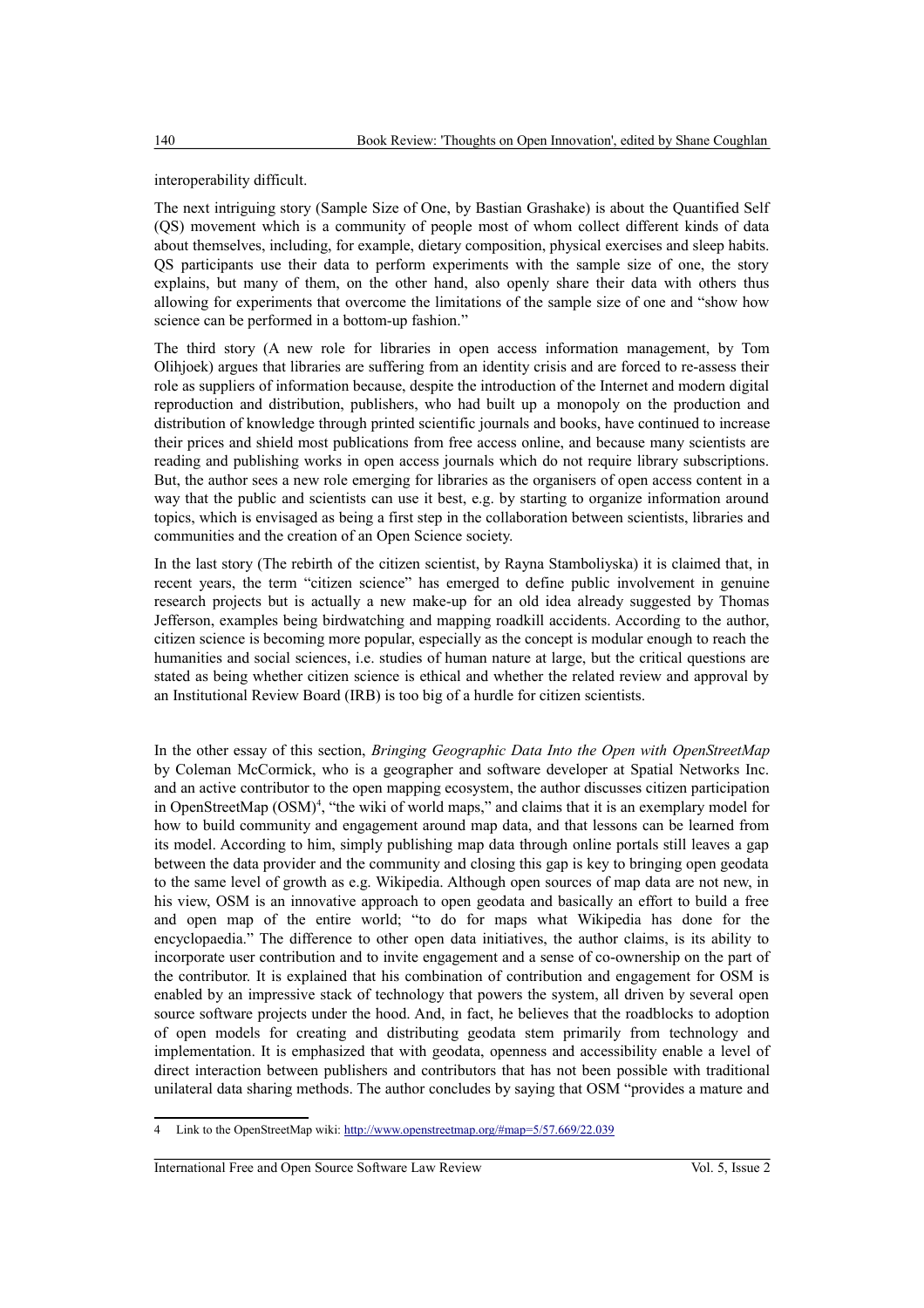real-world example of why engagement is often that missing link in the success of open initiatives."

# **"Application"**

The Application section includes three essays discussing some of the widely debated topics on Openness.

The first one is titled *Getting Requirements Right – Towards a nuanced approach on standardisation and IPRs*, and it is written by Jochen Friedrich, a member of IBM's Technical Relations Europe team and responsible for coordinating IBM's software standardisation activities in Europe and the chair of the standardisation task force of OpenForum Europe, and he talks about the heavily debated intersection of IPR and standardisation by formal standards bodies (e.g. ISO, IEC and ETSI) and others (e.g. IETF, W3C and IEEE). In the author's view, these standards bodies need to have an IPR policy with rules on how IPR that are critical for standards are handled. Apparently, in ICT, standards bodies have chosen two models for patent licensing: FRAND (fair, reasonable, non-discriminatory) and royalty-free, and it is argued that they both have their roles for getting base technologies into standardisation and for software interoperability, respectively. It is stated that diversity in standards bodies and in IPR regimes successfully serves the marketplace, and allows to apply policy approaches and rules in relation to specific markets and a market need, which is claimed to be the most important factor for a strong standard. All the innovation of the internet, according to the author, is based on so called Open Standards which are available royaltyfree, and also allow implementation of FOSS, which is important for software interoperability standards creating a level playing field and wide acceptance for open source technologies. Standards also support public policy by ensuring interoperability and, thus, promoting openness, innovation and growth, but, it is emphasized, government rules need to be flexible and allow for standards which have been developed in open processes. Regardless of such a general framework, "it is up to specific policies … to set their specific requirements to Open Standards" to best support policy objectives. According to the author, such a "nuanced approach" is the most effective way for promoting openness and innovation. Although a relevant topic was nicely covered, apparent lack of proofreading of the essay hampered the reading experience.

The next essay, *Public Procurement: Free Software's Wild Frontier*, which is by Karsten Gerloff who is the President of the Free Software Foundation Europe and has conducted extensive research on the economic and social effects of Free Software e.g. for the European Commission, which, although a bit list-like, offers an interesting insight into FOSS procurement issues, starts by stating that even with current procurement practices FOSS is already delivering significant savings and strategic benefits to the European economy. Still, most European public bodies continue to rely heavily on non-free software mainly because, the author claims, public procurement practices are a major hurdle. Related to this, the essay lays down a very interesting fact: According to Directive 2004/18/EC of the European Parliament and of the Council<sup>[5](#page-4-0)</sup>, it is obvious that procuring authorities must not refer to a trade mark unless it is impossible to describe the desired product or service otherwise, but still roughly one in seven tender notices for software violates this Directive. Then the author goes through some examples as a basis for assessing common problems and potential solutions in the public procurement of software, including a bad example from Helsinki and good examples from Munich and Sweden. It is also mentioned in the essay that some countries have published policies relating to procurement of FOSS in the public sector but that their

International Free and Open Source Software Law Review Vol. 5, Issue 2

<span id="page-4-0"></span><sup>5</sup> Link to Directive 2004/18EC of the European Parliament and of the Council: [http://eur](http://eur-lex.europa.eu/LexUriServ/LexUriServ.do?uri=CELEX:32004L0018:en:NOT)[lex.europa.eu/LexUriServ/LexUriServ.do?uri=CELEX:32004L0018:en:NOT](http://eur-lex.europa.eu/LexUriServ/LexUriServ.do?uri=CELEX:32004L0018:en:NOT)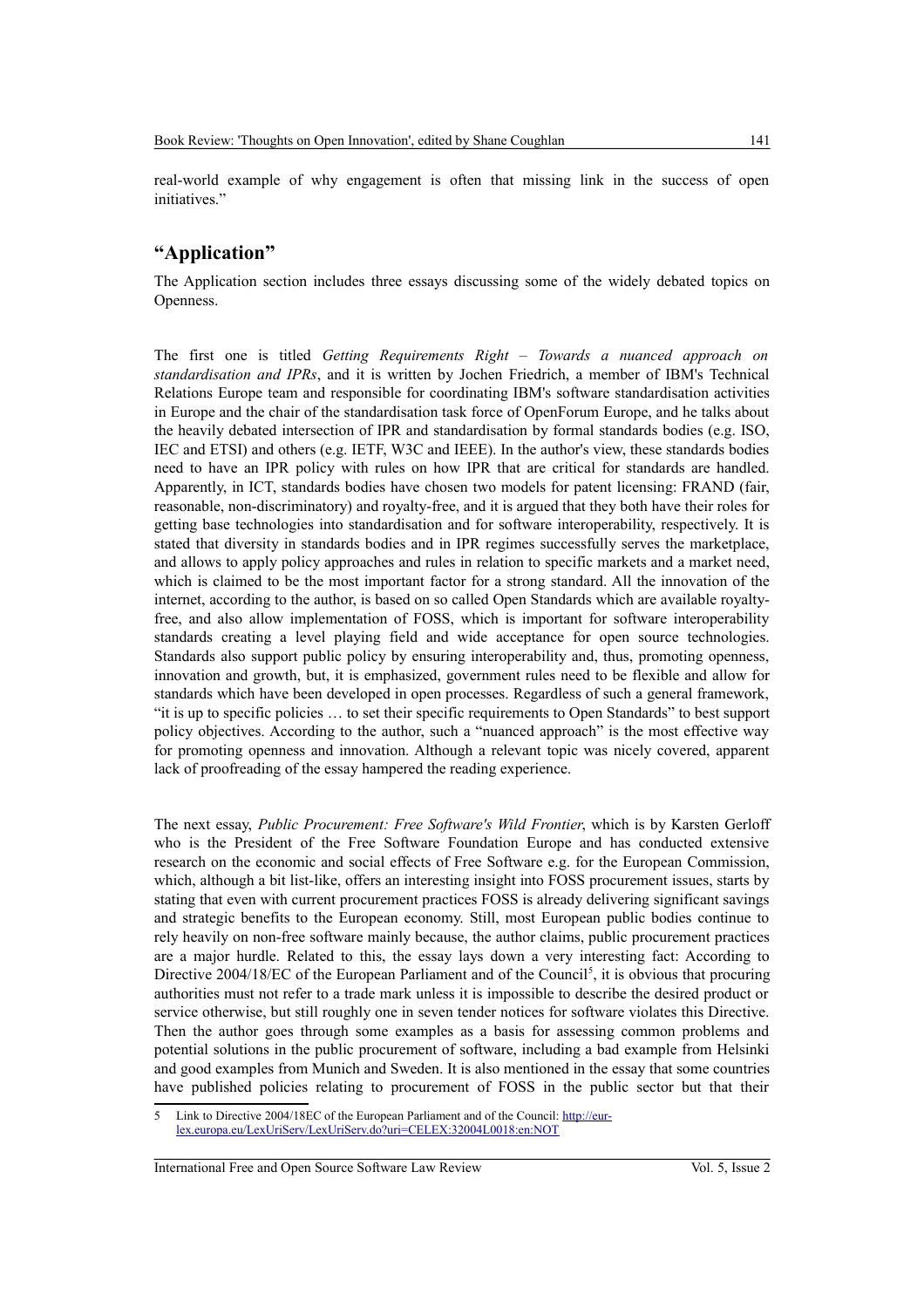implementation is still in its early stages. Cases from the Netherlands and the UK are described as unsuccessful public policy examples related to the procurement of FOSS and the use of Open Standards. On the other hand, it is argued that, in Europe, Portugal has gone the farthest in terms of adopting Open Standards and Italy in terms of FOSS procurement public policies, and that France has demonstrated success as well. At the end, the author offers some suggestions on how to improve the situation, i.e. by public authorities ensuring effective supervision of procurement practices, by supervisory authorities providing clear guidelines and training on procurement related issues, by defining incentives for good procurement practices, by having strong political support, and, as a rather innovative way, by public sector organisations contributing a part of the savings achieved through FOSS back to the developers of the software. In the author's view, most of these measures are easy to implement but the main issue is that political will is missing.

In the third essay, *Understanding Commercial Agreements With Open Source Companies*, Amanda Brock, a Director at Origin Ltd and a member of the Editorial Committee of this journal, starts by providing a condensed overview of the history of FOSS, including both FSF and OSI and their ideological and practical differences, that takes up almost half of the entire essay. Why? She realised "that the only way to explain [FOSS commercialisation issues] is to work through this thought process. So, understanding where the players of FOSS have come from is important." The essay then proceeds to discuss how organisations make money through FOSS, e.g. by providing related or specialist services for development or support (Red Hat<sup>[6](#page-5-0)</sup> mentioned as a successful example), or by providing cloud computing services based on FOSS without the need to distribute the code. However, she points out, the latter one is creating a market place where users may not be able to properly review the applicable terms and conditions. Further, search engines (e.g. Google) that generate revenue from advertising also contribute to the commercialisation of FOSS by sharing the revenue throughout the ecosystem. It is argued that commercialisation of FOSS on the device side, where the User Interface is visible, may face trade mark issues, or issues with other IPR such as design patents. FOSS is also causing market disruption, e.g. with Android mobile phone operating system, and the author sees this type of disruption increasing. App stores are mentioned having become a big part of software distribution but potentially infringe various FOSS licences if they don't comply with relevant licence requirements (e.g. no source code provided), but it is also contemplated whether they will be a transient model due to the emergence of web apps. On software patents the author's view is that the nature of them and the possibilities for patentability e.g. in a smart phone are such that it is easy for patent owners to sue and be countersued. (And she agrees that only the lawyers are the winners in all this!) In general, according to the essay, patent litigation creates a risk to FOSS in two ways: royalties owed to patent holders creating a premium on the cost of FOSS usage, and fear of litigation creating a barrier to entry. However, she believes that at the end this will not prevent commercialisation of FOSS. Overall, the essay is interesting and relevant but the title of it would appear to be slightly misleading.

## **"Things to Come"**

In this final section of the book there are two essays which are somewhat philosophical and visionary in nature.

*No One Speaks For Me – The Legislative Disconnect Of The Meshed Society* by Simon Phipps, currently running his own management consulting company Meshed Insights Ltd and serving as a Director on the boards of the Open Source Initiative, the Open Rights Group and the MariaDB

International Free and Open Source Software Law Review Vol. 5, Issue 2

<span id="page-5-0"></span><sup>6</sup> Link to Red Hat Inc's home page:<http://www.redhat.com/>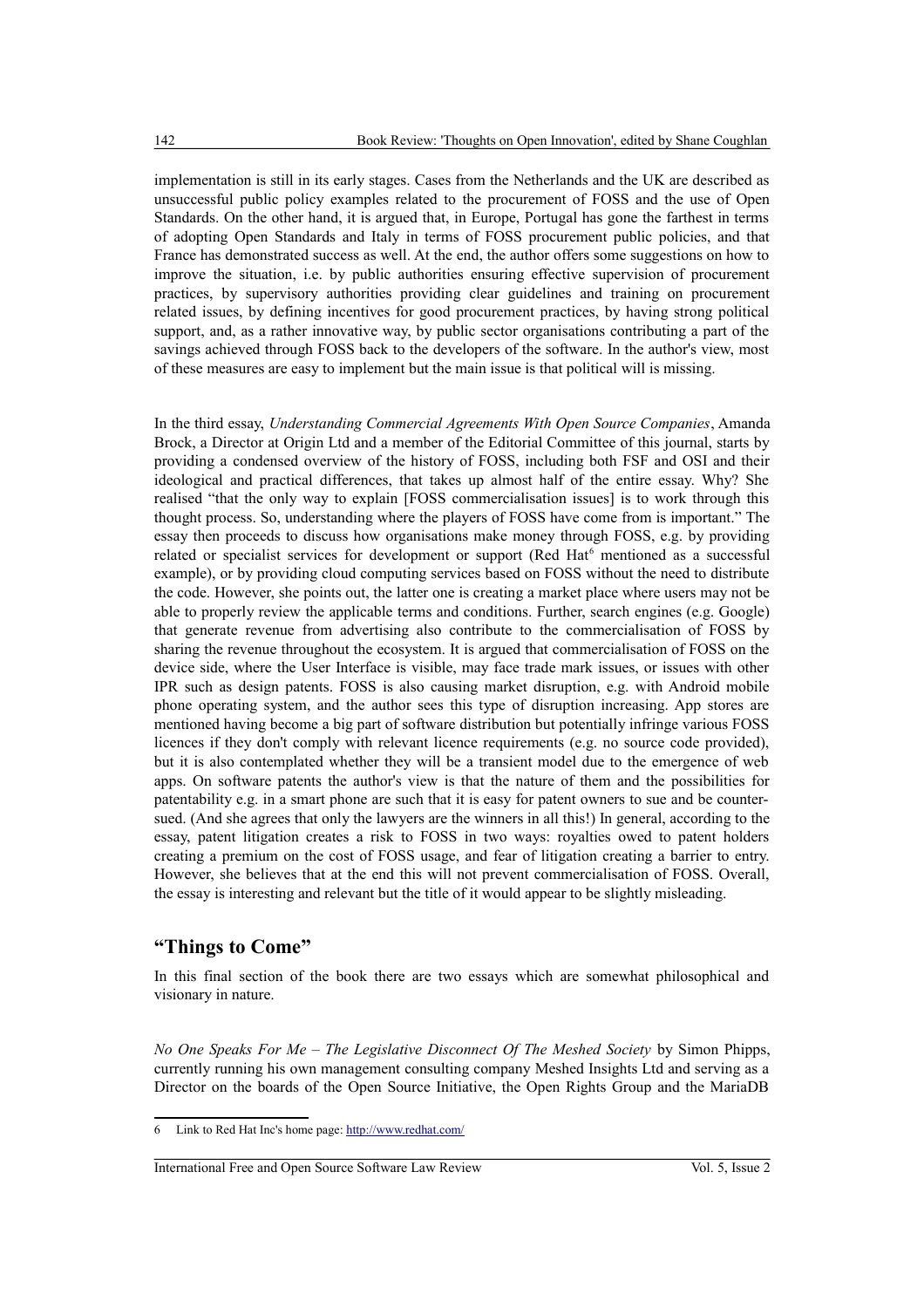Foundation and on the advisory board of Open Source of America, defines "Meshed society" as "people, joined together by the Internet, able to interact – to collaborate, to create, to transact and to relate directly with each other – without the need for another person to mediate." The author also talks about "creator-consumers" referring to individuals who at various times create new things and improve existing things (make) and collaborate with others to "make" or consume what others "make." He claims that these creator-consumers have ended up voiceless and proceeds to describe the industrial society and the roots of our existing processes to help in understanding his stance. At the end the ubiquity of the Internet has changed the rules and roles, and he has "been struck by the absence of any voice within the legislative process itself that speaks for my needs as an individual citizen in the meshed society of the  $21<sup>st</sup>$  century." One example the essay brings up is the pressure from content industries to further extend copyright which starts to sound reasonable if it is viewed as property in the industrial society frame of mind. The author's main message appears to be that all this evolutionary change and the emergence of the meshed Internet society have caused hardly any changes in the legislative process or the law in any country; tweaking of the rules is not enough, they have to be fully refactored.

And the very last essay of the book is written by Peter Langley who is the founder and Managing Director of Origin Ltd, a Solicitor of the Supreme Court of England & Wales, and a Patent Attorney and a Trade Mark Attorney. The essay, *Forking the Patent System: Pollyanna in Patent-Land?,* examines "how patent law might be in the process of forking in ways not only favourable to FOSS but that excise the tensions between patent law and FOSS as systems for driving innovation." The proposed forks of the patent system reflect two modes of innovation: Laborious and costly single innovation, and cheap and rapid incremental innovation (e.g. FOSS). The author then suggests that these two modes are treated differently in legal terms, i.e. that for the latter injunctions are harder to obtain and damages are much lower. As it is important in US patent litigation to prove the causal nexus between the alleged harm and infringement, he then claims that one fork is starting to emerge for the first mode where it is possible to establish the causal nexus and enable injunctions, and for the second mode, which is especially relevant for software, the causal nexus will be much more difficult to prove and injunctions are not available. It is also noted that the developing jurisprudence to protect the public interest will support this fork. Besides injunctions, the other key issue in patent litigation, as stated in the essay, is the definition of the royalty base for damages: For example, should the percentage be applied only to the relevant component, or to the entire market value of a mobile phone? The text demonstrates that the US position is for the former. In addition, in favour of FOSS, the mentioned case law suggests that any compensation should be calculated based on the design-around costs, which for FOSS could be close to zero.

## **In Conclusion**

"Thoughts on Open Innovation" is an interesting collection of essays on, you guessed it, Open Innovation. At least for a reader such as myself, who is mostly involved with openness in the context of open source software, the book is an eye-opener to the other "open things" and offers many perspectives. On the other hand, some of the essays at the beginning of the book appear to discuss quite similar issues. Also, it might have been interesting to read about open education (e.g. Coursera<sup>[7](#page-6-0)</sup>, edX<sup>[8](#page-6-1)</sup>) as well, which seems to be a growing phenomenon at the moment, but maybe that can be a topic in the next OpenForum Academy book. Overall, the impression is that the quality of writing and contents in the essays has been good. And in the spirit of openness, the book is available as a free download (or as a printed copy for a fee), and at 164 pages is "comfortable"

<span id="page-6-0"></span>Link to the homepage of Coursera:<https://www.coursera.org/>

<span id="page-6-1"></span><sup>8</sup> Link to the homepage of edX:<https://www.edx.org/>